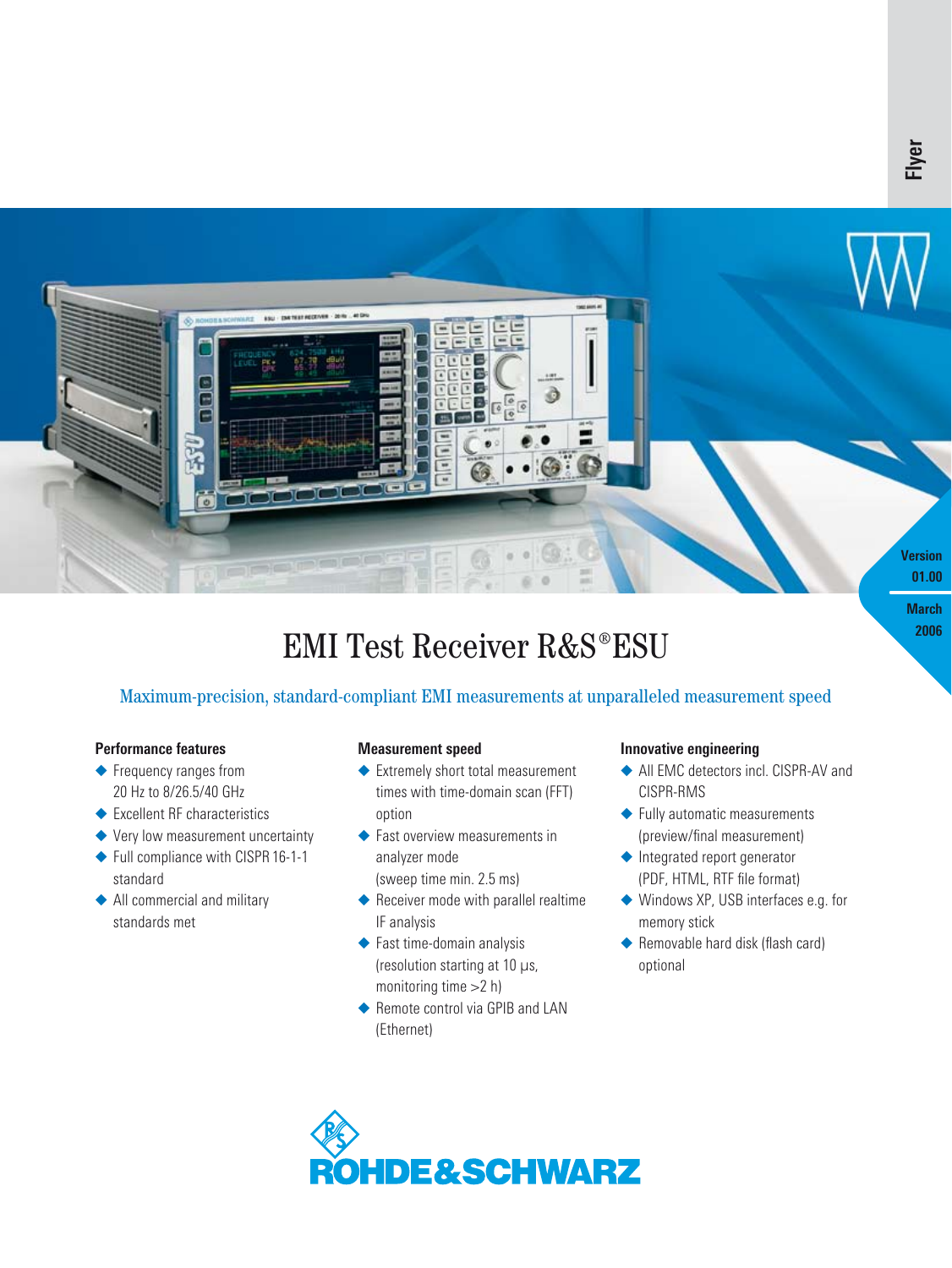## Leading in performance

The R&S®ESU is a high-end EMI test receiver for standard-compliant measurements in accordance with CISPR16-1-1 and meets all civil and military standards for EMI measurements.

The test receiver is available in three frequency ranges: from 20 Hz to 8 GHz, 26.5 GHz or 40 GHz.

The wide dynamic range combined with low inherent noise and low measurement uncertainty ensure high-quality test results. Comprehensive functions such as configurable RF scan, realtime IF analysis and fast Fourier transform (FFT) analysis for overview measurements provide accurate, quick and reliable solutions to any measurement problem. All detectors used today in EMI test and measurement (peak, AV, RMS, CISPR-AV and quasi-peak) as well as the CISPR-RMS detector, which will be important for evaluating interference in the future, are of digital design and ensure high stability and reproducibility of measurements.

The R&S®ESU family is based on the tried-and-tested concept of combining a test receiver and a spectrum analyzer in one box, which provides a full-compliance test receiver and a full-fledged, top-class spectrum analyzer.

# High measurement speed

Measuring the EMI of a product is very complex and requires not only significant technical effort but also considerable time. In particular recording and evaluating RFI field strength is one of the most time-consuming tasks in EMI test and measurement.

The time-domain scan, which the R&S®ESU family offers as a commercial solution for the first time, is a new method for overview measurements

and is based on FFT. The test receivers perform extremely fast measurements in the time domain in consecutive frequency intervals, which considerably reduces the amount of time needed for a measurement. A frequency scan from 30 MHz to 1 GHz with an IF bandwidth of 9 kHz is more than 50 times faster than the frequency-domain scan, plus it yields much higher throughput and reduces the costs per measurement. The time-domain scan is available as the R&S®ESU-K53 option.

# Simple, well-designed documentation

Easy-to-compile, conclusive and complete documentation of test results is highly important, especially in EMC test and measurement. The convenient report generator of the R&S®ESU family and editable templates make it easy to compile test reports. After the report has been finished, you can check it using the preview function and then print it for your own documentation or save it as a file in PDF, HTML or RTF format on a

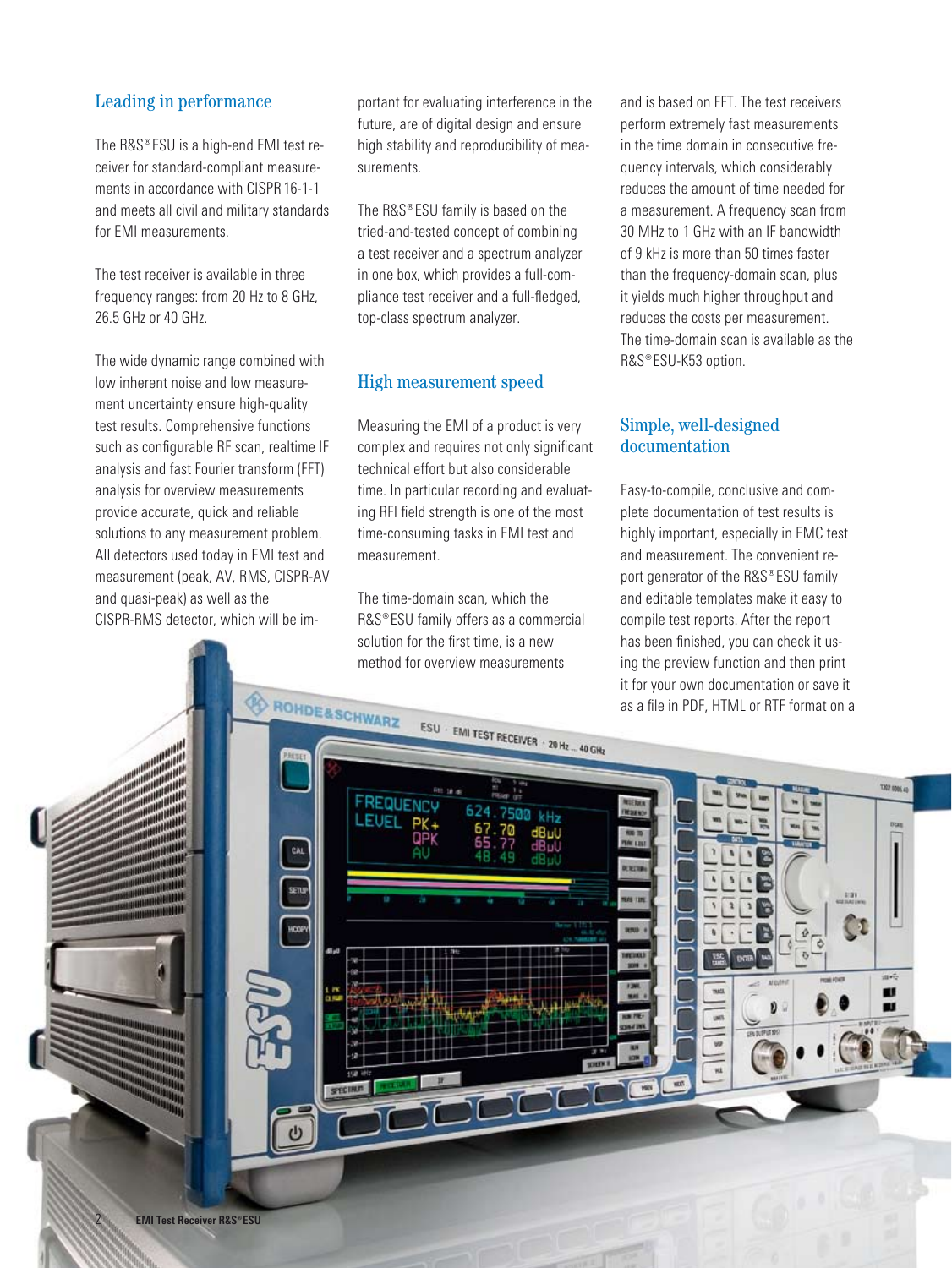data carrier (internal hard disk, optional flash card or USB stick). In addition, the screen content can be stored as a hard copy in BMF, WMF or EMF format and subsequently processed using a word processing program.

# Detailed EMI tests made easy

Manual measurement is still the most effective means of identifying, locating and eliminating sources of electromagnetic interference. This is supported by the R&S®ESU's large-sized, high-resolution and easy-to-read color display, which presents all the necessary information at a glance. Besides displaying numeric data for the different detectors, the EMI test receiver displays this data in parallel by means of an analog bargraph. You can thus immediately see the effect of manipulations on the device under test. In the lower part of the screen, the instrument shows either the complete RFI spectrum with limit lines or the spectrum about the set receive frequency (with realtime IF analysis). The IF analysis in particular helps you to evaluate EMI and gives you an impression of the condition near the set measurement frequency.

# Summary of highlights

### **EMI test receiver**

- ◆ Full compliance with CISPR 16-1-1 standard
- ◆ Complex, internal preselection (can be switched off in analyzer mode)
- ◆ Integrated 20 dB preamplifier up to 3.6 GHz
- ◆ Wide choice of detectors incl. CISPR-AVG and CISPR-RMS
- ◆ CISPR- and MIL-STD-compliant measurement bandwidths
- ◆ User-programmable scan tables (max. 10 subranges)
- ◆ Frequency scan with max. three detectors in parallel (max. 2 million test points/trace)
- ◆ Second RF input (max. 1 GHz, pulse-protected)
- ◆ Time-domain measurements (max. 2 million test points, measurement time ≥10 µs/point)
- ◆ Fully and partially automatic measurements (preview measurement, data reduction, final measurement)

#### **Spectrum analyzer**

- ◆ Maximum dynamic range and minimum phase noise
- ◆ Sweep time
	- $-$  for span >10 Hz: 2.5 ms to 16 000 s
	- $-$  for zero span: 1  $\mu$ s to 16 000 s
- ◆ Resolution bandwidths 10 Hz to 10 MHz in steps of 1/2/3/5
- ◆ FFT, RRC and channel filters
- ◆ Versatile and comprehensive evaluation facilities for lab applications (time-domain power, IP3 marker, noise/phasenoise marker, channel/adjacent-channel measurements)

#### **Wide-ranging functionality**

- ◆ Correction values (cable loss, antenna transducers) automatically taken into account, user-programmable transducer sets
- ◆ Saving of settings and test results on internal hard disk or via LAN or USB interface (on front and rear panels)
- ◆ Modern processor technology (Celeron M, Windows XP Embedded) and networking (GPIB, LAN, USB), Remote Desktop function
- ◆ Remote control via GPIB or LAN
- ◆ Drivers for LabView, LabWindows/CVI, VXI Plug & Play Instrument
- ◆ Compact design (weight approx. 16 kg)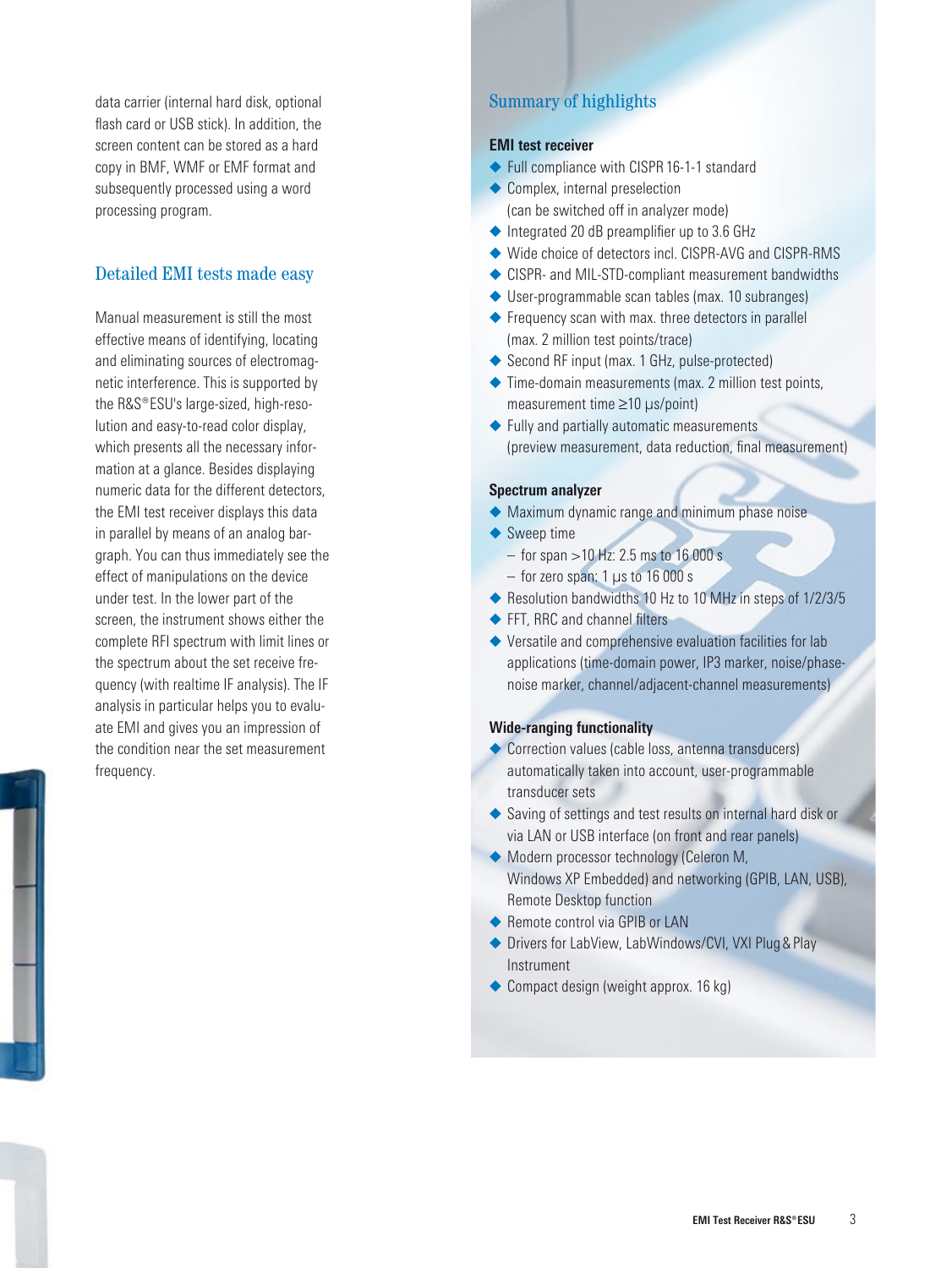

*Receiver mode (frequency/level display, bargraph display and continuous realtime IF analysis for set center frequency)*



*Fast time-domain scan (FFT) with scan table editor Template editor of report generator*



*Receiver mode (spectrum display (scan) of preview measurement (PK+AV), limit lines and final measurement results with QP and AV evaluation)*

|     | <b>130 Listers Tengkite</b> | mt                      | 507 ac         | LOVO<br>킈<br><b>TERFLATE</b>             |
|-----|-----------------------------|-------------------------|----------------|------------------------------------------|
| FRE | Header Layout               |                         | Visibility     |                                          |
| EUI | <b>Titlet</b>               | Haidma                  | sheep to       | m                                        |
|     | œ                           | Mean Type:              | aloney to<br>a | <b>GARRISTER</b>                         |
|     | <b>TIRAT</b>                | Equipment under Twid    | steat:<br>Ľ    | <b>DELETE</b>                            |
|     | m                           | Manufacturer            | always.<br>٠   | <b>BENDLAIR</b>                          |
|     |                             | OP Canditon             | stewis<br>٠    |                                          |
|     | <b>THAT</b>                 | <b>Oberston</b>         | stimay or<br>ž | <b>MALE</b><br><b>TEMPLATE</b><br>si tor |
|     | <b>THERE</b>                | Test Spot               | ž<br>always.   |                                          |
|     | Logal                       |                         | Ξ<br>new       |                                          |
|     | <b>Report Content</b>       |                         |                |                                          |
| 面水  |                             | Handis                  | ۰              |                                          |
|     |                             | Scan Table              | ø              |                                          |
|     |                             | Diagram and Settings    | ø              |                                          |
| 榲   |                             | Final Desults           | 21.12.0        |                                          |
|     |                             | Trinoducer Table        |                |                                          |
|     |                             | <b>Shan Panult List</b> |                |                                          |
|     |                             | Date of Measurement     |                |                                          |
|     |                             | Page Court              |                |                                          |

# Condensed data of the R&S®ESU

|                            | R&S®ESU8                                                                                         | R&S®ESU26         | R&S®ESU40       |
|----------------------------|--------------------------------------------------------------------------------------------------|-------------------|-----------------|
| <b>Frequency range</b>     |                                                                                                  |                   |                 |
| RF input 1                 | 20 Hz to 8 GHz                                                                                   | 20 Hz to 26.5 GHz | 20 Hz to 40 GHz |
| RF input 2                 | 20 Hz to 1 GHz                                                                                   |                   |                 |
| <b>Reference frequency</b> | aging $1 \times 10^{-7}$ /year, optionally $2 \times 10^{-8}$ /year                              |                   |                 |
| Spectral purity            | $<-120$ dBc (1 Hz), typ. $-123$ dBc (1 Hz) at 10 kHz                                             |                   |                 |
| Preselection               | 12 preselection filters in the range from 20 Hz to 3.6 GHz, can be switched off in analyzer mode |                   |                 |
| Preamplifier               | can be switched between preselection and 1st mixer, 20 dB gain, frequency range 1 kHz to 3.6 GHz |                   |                 |
| IF filter                  |                                                                                                  |                   |                 |
| 3 dB bandwidths            | 10 Hz to 10 MHz in steps of 1/2/3/5                                                              |                   |                 |
| 6 dB bandwidths            | 10 Hz, 100 Hz, 200 Hz, 1 kHz, 9 kHz, 10 kHz, 100 kHz, 120 kHz, 1 MHz                             |                   |                 |
| Detectors (receiver mode)  | max. peak, min. peak, RMS, average, CISPR-AV, CISPR-RMS, quasi-peak                              |                   |                 |
| Display range              | displayed average noise level up to $+30$ dBm                                                    |                   |                 |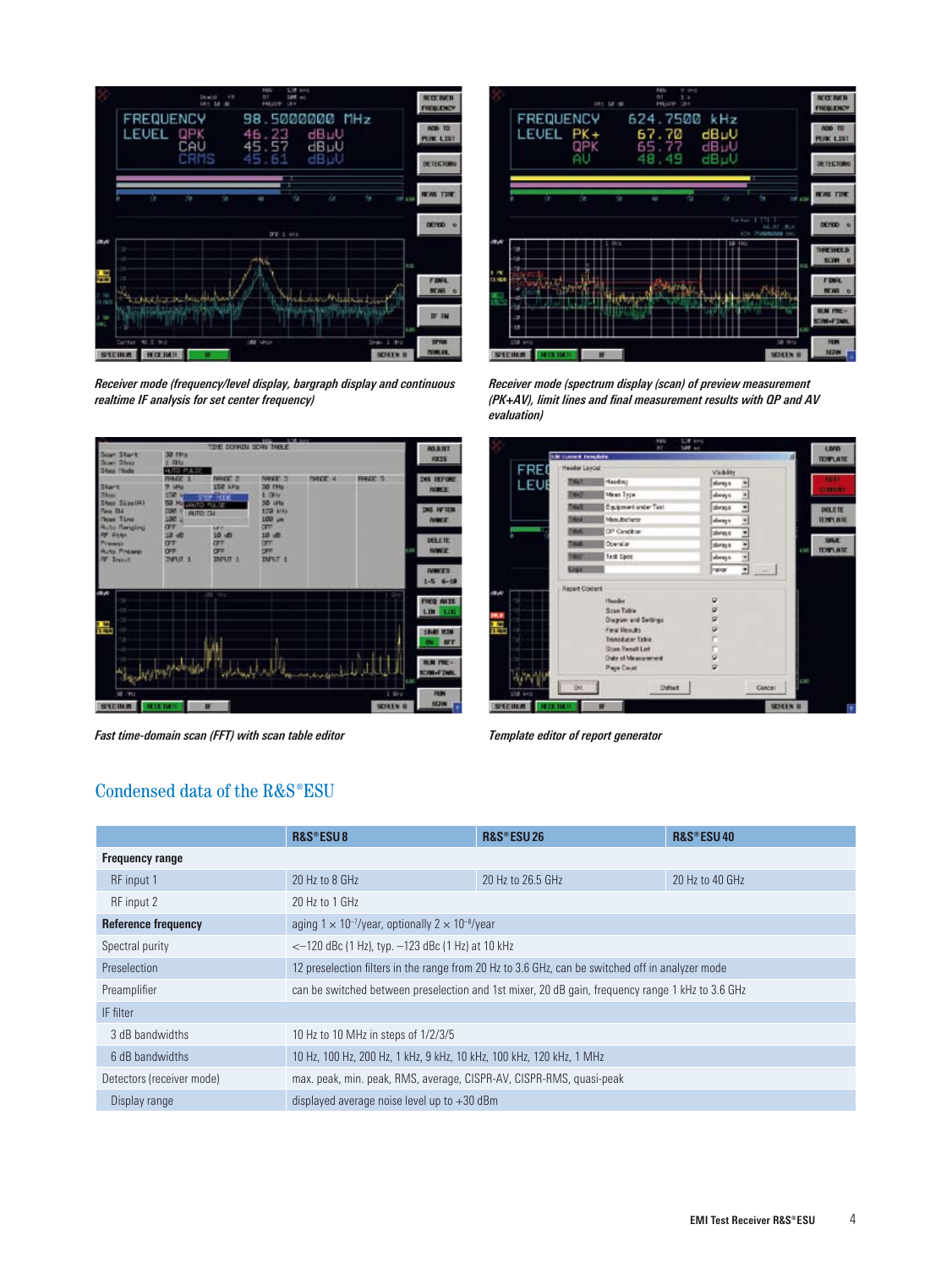|                                                       | R&S®ESU8                                                                         | R&S®ESU26         | <b>R&amp;S®ESU40</b> |  |  |
|-------------------------------------------------------|----------------------------------------------------------------------------------|-------------------|----------------------|--|--|
| Intermodulation                                       |                                                                                  |                   |                      |  |  |
| Third-order intercept (IP3)<br>(without preselection) | $>+17$ dBm                                                                       |                   |                      |  |  |
| 1 dB compression of input mixer<br>$(<3.6$ GHz)       | +13 dBm nominal                                                                  |                   |                      |  |  |
| Displayed average noise level                         | analyzer mode, 0 dB RF attenuation, RBW = 10 Hz, VBW = 1 Hz, zero span           |                   |                      |  |  |
| Without preselector                                   |                                                                                  |                   |                      |  |  |
| 1 MHz                                                 | $<-130$ dBm                                                                      |                   |                      |  |  |
| 10 MHz                                                | $<-143$ dBm                                                                      |                   |                      |  |  |
| 1 GHz                                                 | $<-143$ dBm                                                                      | $<-140$ dBm       |                      |  |  |
| 8 GHz                                                 | $<-140$ dBm                                                                      | $<-142$ dBm       | $<-140$ dBm          |  |  |
| 13 GHz                                                |                                                                                  | $<-140$ dBm       |                      |  |  |
| 26 GHz                                                | $\overline{\phantom{0}}$                                                         | $<-135$ dBm       |                      |  |  |
| 40 GHz                                                | $\overline{\phantom{0}}$                                                         |                   | $<-128$ dBm          |  |  |
| With preselector, without preamplifier                |                                                                                  |                   |                      |  |  |
| 1 MHz                                                 | $<-130$ dBm                                                                      |                   |                      |  |  |
| 10 MHz                                                | $<-143$ dBm                                                                      |                   |                      |  |  |
| 1 GHz                                                 | $<-143$ dBm                                                                      |                   |                      |  |  |
| 3 GHz                                                 | $<-135$ dBm                                                                      |                   |                      |  |  |
| With preselector, with preamplifier                   |                                                                                  |                   |                      |  |  |
| 1 MHz                                                 | $<-145$ dBm                                                                      |                   |                      |  |  |
| 10 MHz                                                | $<-151$ dBm                                                                      |                   |                      |  |  |
| 1 GHz                                                 | $<-150$ dBm                                                                      |                   |                      |  |  |
| 3 GHz                                                 | $<-147$ dBm                                                                      |                   |                      |  |  |
| Total measurement uncertainty                         |                                                                                  |                   |                      |  |  |
| $f < 3.6$ GHz                                         | 0.6 dB                                                                           |                   |                      |  |  |
| $3.6$ GHz $\leq$ f $<$ 8 GHz                          | 2.0 dB                                                                           |                   |                      |  |  |
| $8 GHz \le f < 18 GHz$                                | $\overline{\phantom{m}}$                                                         | 2.5dB             |                      |  |  |
| 18 GHz $\leq$ f $<$ 26.5 GHz                          | $\overline{\phantom{a}}$                                                         | 3.0 dB            |                      |  |  |
| $26.5$ GHz $\leq f < 40$ GHz                          | $\qquad \qquad -$                                                                | $\qquad \qquad -$ | 3.0 dB               |  |  |
| Level display                                         |                                                                                  |                   |                      |  |  |
| Display                                               | $625 \times 500$ pixels (one diagram), max. two diagrams with different settings |                   |                      |  |  |
| Number of test points                                 |                                                                                  |                   |                      |  |  |
| Analyzer mode                                         | 625 (standard value)<br>155 to 10 001 in steps of approx. factor 2               |                   |                      |  |  |
| Receiver mode                                         | max. 2 000 000/trace                                                             |                   |                      |  |  |
| <b>General data</b>                                   |                                                                                  |                   |                      |  |  |
| Display                                               | 21 cm LC TFT color display (8.4")                                                |                   |                      |  |  |
| Power consumption                                     | 130 VA                                                                           | 150 VA            |                      |  |  |
| Dimensions ( $W \times H \times D$ )                  | 435 mm $\times$ 192 mm $\times$ 460 mm                                           |                   |                      |  |  |
| Weight                                                | 15.6 kg                                                                          | 16.7 kg           | 17.0 kg              |  |  |